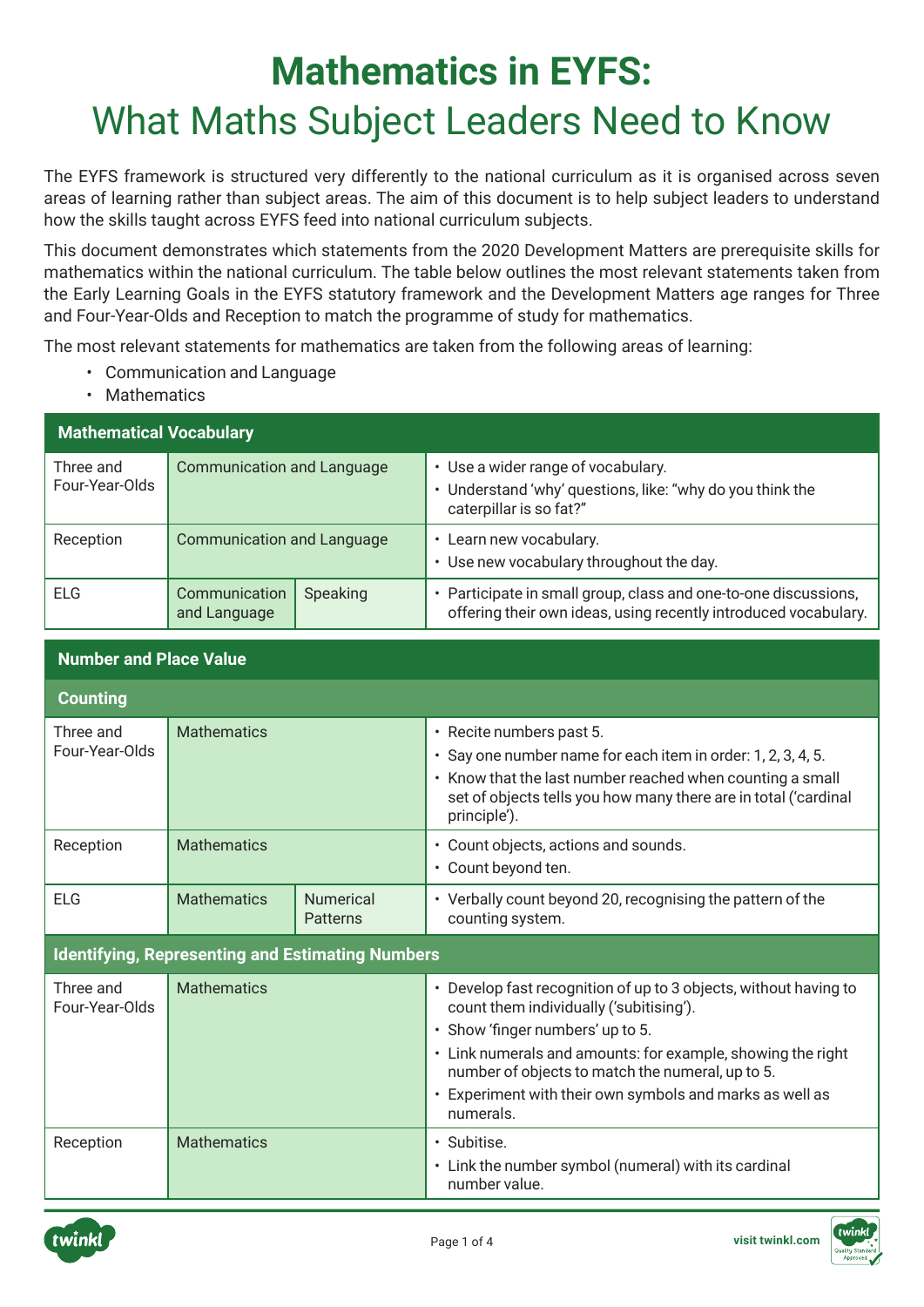## **Mathematics in EYFS: What Maths Subject Leaders Need to Know**

| FIG                              | <b>Mathematics</b>                 | Number                       | · Subitise (recognising quantities without counting) up to 5.                                                                                                                            |  |
|----------------------------------|------------------------------------|------------------------------|------------------------------------------------------------------------------------------------------------------------------------------------------------------------------------------|--|
|                                  | <b>Reading and Writing Numbers</b> |                              |                                                                                                                                                                                          |  |
| Three and<br>Four-Year-Olds      | <b>Mathematics</b>                 |                              | • Link numerals and amounts: for example, showing the right<br>number of objects to match the numeral, up to 5.<br>• Experiment with their own symbols and marks as well<br>as numerals. |  |
| Reception                        | <b>Mathematics</b>                 |                              | • Link the number symbol (numeral) with its cardinal<br>number value.                                                                                                                    |  |
| <b>Compare and Order Numbers</b> |                                    |                              |                                                                                                                                                                                          |  |
| Three and<br>Four-Year-Olds      | <b>Mathematics</b>                 |                              | • Compare quantities using language: 'more than', 'fewer than'.                                                                                                                          |  |
| Reception                        | <b>Mathematics</b>                 |                              | • Compare numbers.                                                                                                                                                                       |  |
| <b>ELG</b>                       | <b>Mathematics</b>                 | <b>Numerical</b><br>Patterns | • Compare quantities up to 10 in different contexts, recognising<br>when one quantity is greater than, less than or the same as the<br>other quantity.                                   |  |
| <b>Understanding Place Value</b> |                                    |                              |                                                                                                                                                                                          |  |
| Reception                        | <b>Mathematics</b>                 |                              | • Understand the 'one more than/one less than' relationship<br>between consecutive numbers.<br>• Explore the composition of numbers to 10.                                               |  |
| <b>ELG</b>                       | <b>Mathematics</b>                 | Number                       | • Have a deep understanding of numbers to 10, including the<br>composition of each number.                                                                                               |  |
| <b>Solve Problems</b>            |                                    |                              |                                                                                                                                                                                          |  |
| Three and<br>Four-Year-Olds      | <b>Mathematics</b>                 |                              | · Solve real world mathematical problems with numbers up to 5.                                                                                                                           |  |

| <b>Addition and Subtraction</b> |                    |                                     |                                                                                                                                                                                            |
|---------------------------------|--------------------|-------------------------------------|--------------------------------------------------------------------------------------------------------------------------------------------------------------------------------------------|
| <b>Mental Calculations</b>      |                    |                                     |                                                                                                                                                                                            |
| Reception                       | <b>Mathematics</b> |                                     | • Automatically recall number bonds for numbers 0-5 and<br>some to 10.                                                                                                                     |
| ELG                             | <b>Mathematics</b> | Number                              | • Automatically recall (without reference to rhymes, counting or<br>other aids) number bonds up to 5 (including subtraction facts)<br>and some number bonds to 10, including double facts. |
| <b>Solve Problems</b>           |                    |                                     |                                                                                                                                                                                            |
| FLG                             | <b>Mathematics</b> | <b>Numerical</b><br><b>Patterns</b> | • Explore and represent patterns within numbers up to 10,<br>including evens and odds, double facts and how quantities<br>can be distributed evenly.                                       |

| <b>Measurement</b>                                 |                    |                                                                                    |
|----------------------------------------------------|--------------------|------------------------------------------------------------------------------------|
| Describe, Measure, Compare and Solve (All Strands) |                    |                                                                                    |
| Three and<br>Four-Year-Olds                        | <b>Mathematics</b> | Make comparisons between objects relating to size, length,<br>weight and capacity. |
| Reception                                          | <b>Mathematics</b> | Compare length, weight and capacity.                                               |

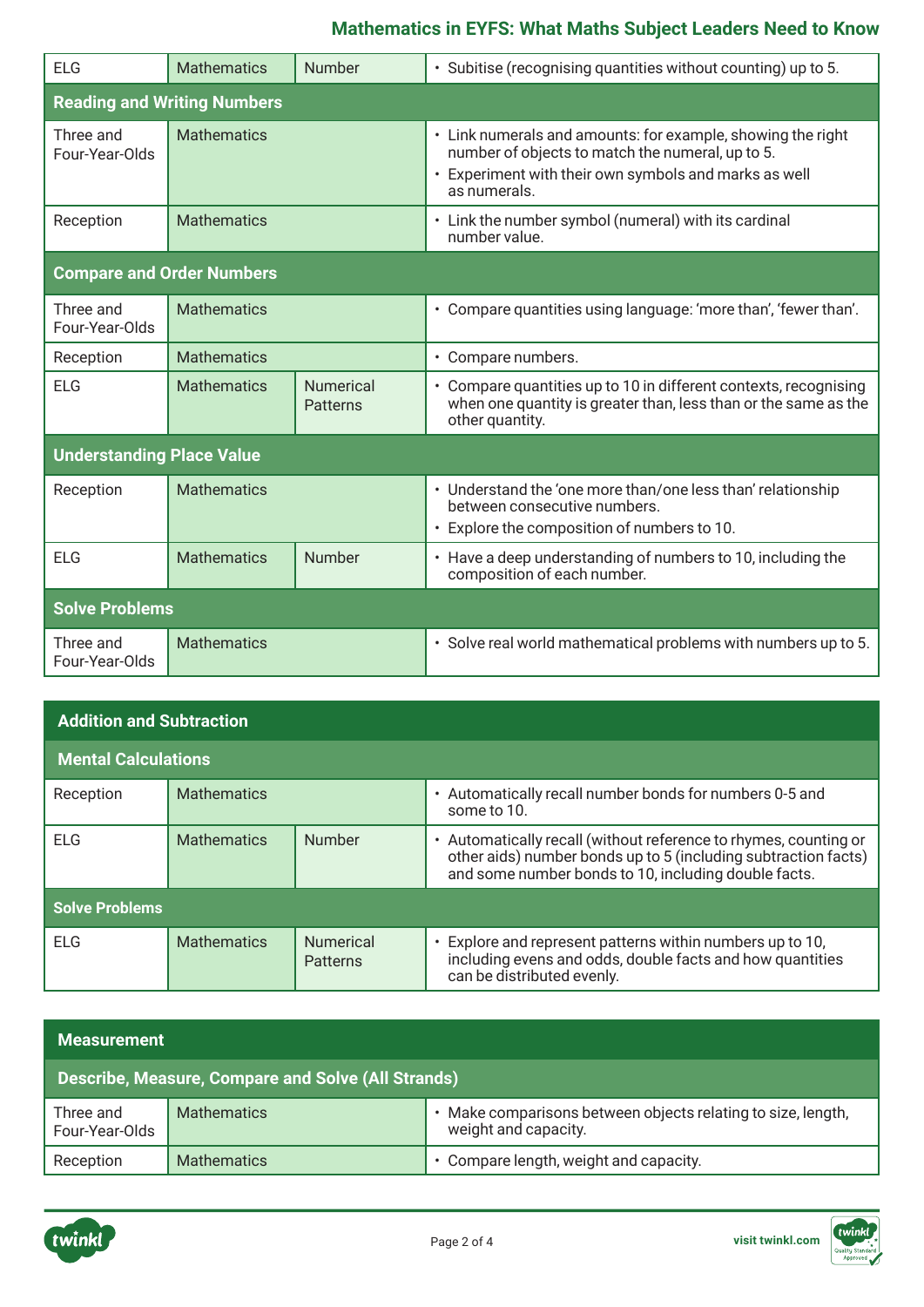| <b>Telling the Time</b>     |                    |                                                                                                      |  |
|-----------------------------|--------------------|------------------------------------------------------------------------------------------------------|--|
| Three and<br>Four-Year-Olds | <b>Mathematics</b> | • Begin to describe a sequence of events, real or fictional, using<br>words, such as 'first', 'then' |  |

| <b>Properties of Shapes</b>                            |                    |                                                                                                                                                                                                                                                                                                                                                                                               |  |
|--------------------------------------------------------|--------------------|-----------------------------------------------------------------------------------------------------------------------------------------------------------------------------------------------------------------------------------------------------------------------------------------------------------------------------------------------------------------------------------------------|--|
| <b>Recognise 2D and 3D Shapes and their Properties</b> |                    |                                                                                                                                                                                                                                                                                                                                                                                               |  |
| Three and<br>Four-Year-Olds                            | <b>Mathematics</b> | • Talk about and explore 2D and 3D shapes (for example,<br>circles, rectangles, triangles and cuboids) using informal<br>and mathematical language: 'sides', 'corners', 'straight',<br>'flat', 'round'.<br>· Select shapes appropriately: flat surfaces for a building, a<br>triangular pattern for a roof, etc.<br>• Combine shapes to make new ones $-$ an arch, a bigger<br>triangle, etc. |  |
| Reception                                              | <b>Mathematics</b> | · Select, rotate and manipulate shapes in order to develop<br>spatial reasoning skills.                                                                                                                                                                                                                                                                                                       |  |
| <b>Compare and Classify Shapes</b>                     |                    |                                                                                                                                                                                                                                                                                                                                                                                               |  |
| Reception                                              | <b>Mathematics</b> | • Compose and decompose shapes so that children can<br>recognise a shape can have other shapes within it, just as<br>numbers can.                                                                                                                                                                                                                                                             |  |

| <b>Position and Direction</b> |                                         |                                                                                                                                                                                                                                                                                                                  |  |  |
|-------------------------------|-----------------------------------------|------------------------------------------------------------------------------------------------------------------------------------------------------------------------------------------------------------------------------------------------------------------------------------------------------------------|--|--|
|                               | <b>Position, Direction and Movement</b> |                                                                                                                                                                                                                                                                                                                  |  |  |
| Three and<br>Four-Year-Olds   | <b>Mathematics</b>                      | • Understand position through words alone - for example, "The<br>bag is under the table," $-$ with no pointing.<br>• Describe a familiar route.<br>• Discuss routes and locations, using words like 'in front of'<br>and 'behind'.                                                                               |  |  |
| Reception                     | Understanding the World                 | • Draw information from a simple map.                                                                                                                                                                                                                                                                            |  |  |
| <b>Patterns</b>               |                                         |                                                                                                                                                                                                                                                                                                                  |  |  |
| Three and<br>Four-Year-Olds   | <b>Mathematics</b>                      | • Talk about and identify the patterns around them. For<br>example, stripes on clothes, designs on rugs and wallpaper.<br>Use informal language like 'pointy', 'spotty', 'blobs', etc.<br>• Extend and create ABAB patterns - stick, leaf, stick, leaf.<br>• Notice and correct an error in a repeating pattern. |  |  |
| Reception                     | <b>Mathematics</b>                      | • Continue, copy and create repeating patterns.                                                                                                                                                                                                                                                                  |  |  |

| <b>Statistics</b>                         |                    |                                                                        |
|-------------------------------------------|--------------------|------------------------------------------------------------------------|
| <b>Record, Present and Interpret Data</b> |                    |                                                                        |
| Three and<br>Four-Year-Olds               | <b>Mathematics</b> | • Experiment with their own symbols and marks, as well<br>as numerals. |